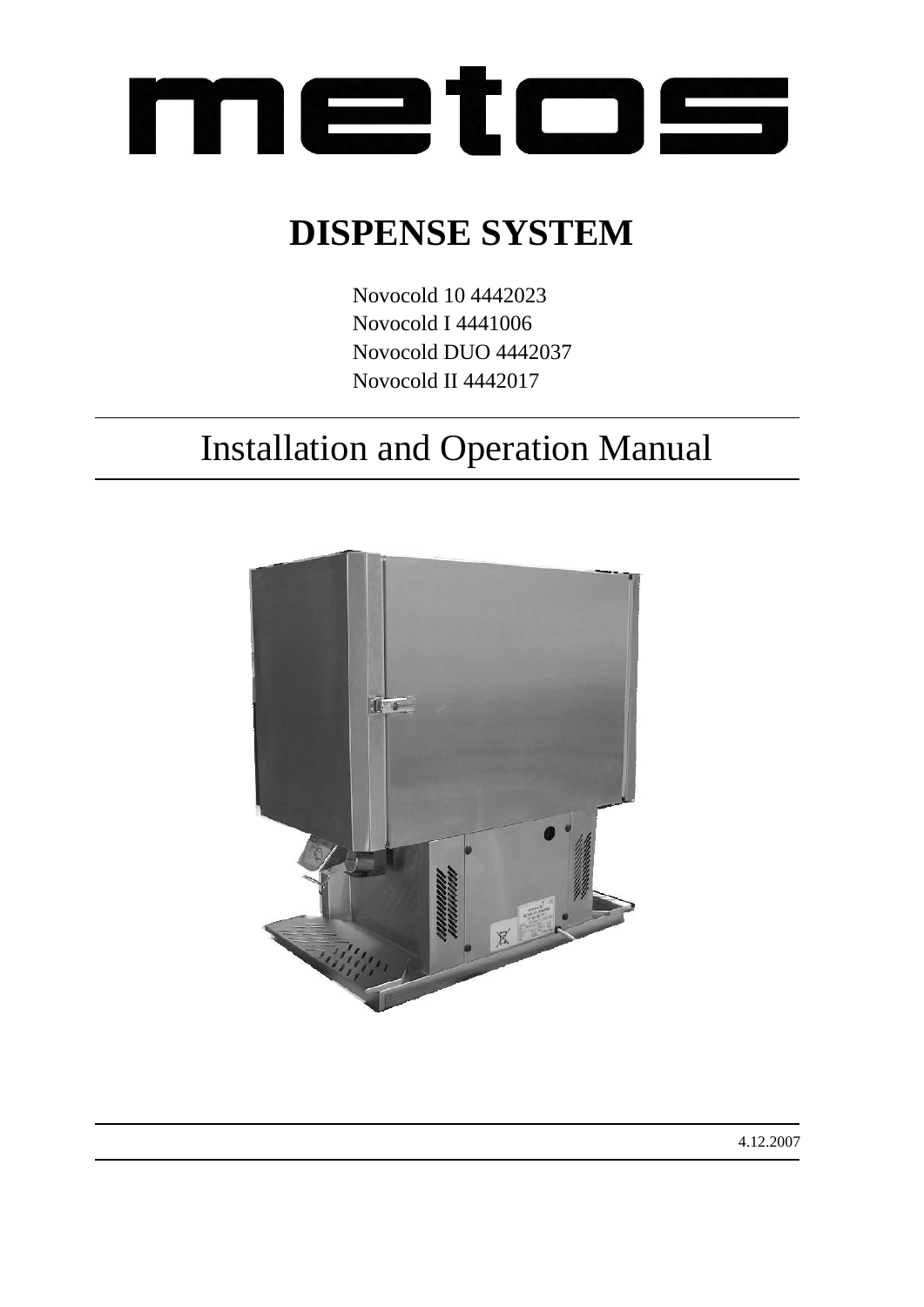4.12.2007

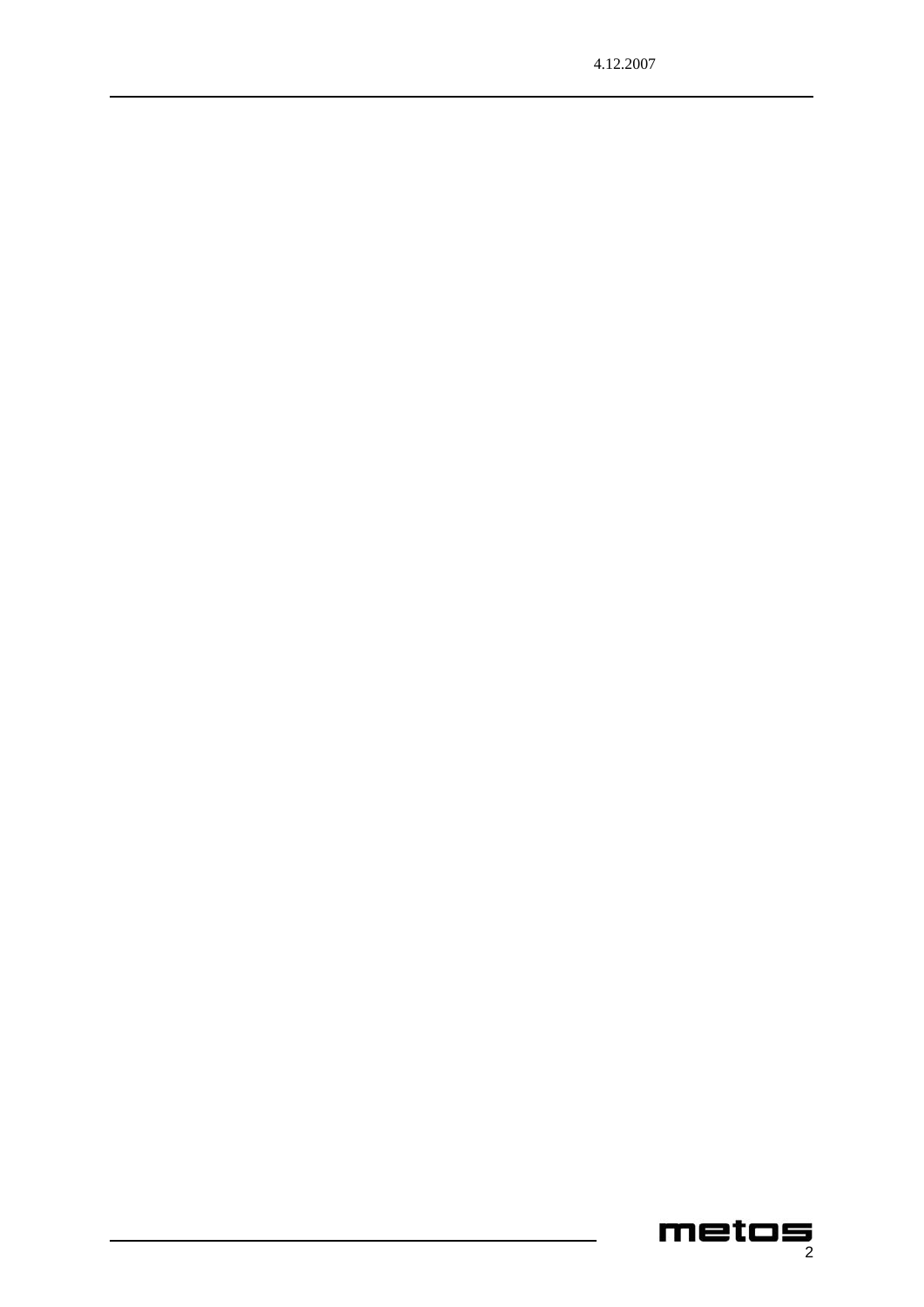#### Dear Customer,

Congratulations on deciding to choose a Metos appliance for your kitchen activities. You made an excellent choice. We will do our best to make you a satisfied Metos customer like thousands of customers we have around the world.

Please read this manual carefully. You will learn correct, safe and efficient working methods in order to get the best possible benefit from the appliance. The instructions and hints in this manual will give you a quick and easy start, and you will soon note how nice it is to use the Metos equipment.

All rights are reserved for technical changes.

You will find the main technical data on the rating plate fixed to the equipment. When you need service or technical help, please let us know the serial number shown on the rating plate. This will make it easier to provide you with correct service.

For your convenience, space is provided below for you to record your local Metos service contact information.

METOS TEAM

Metos service phone number:

Contact person:

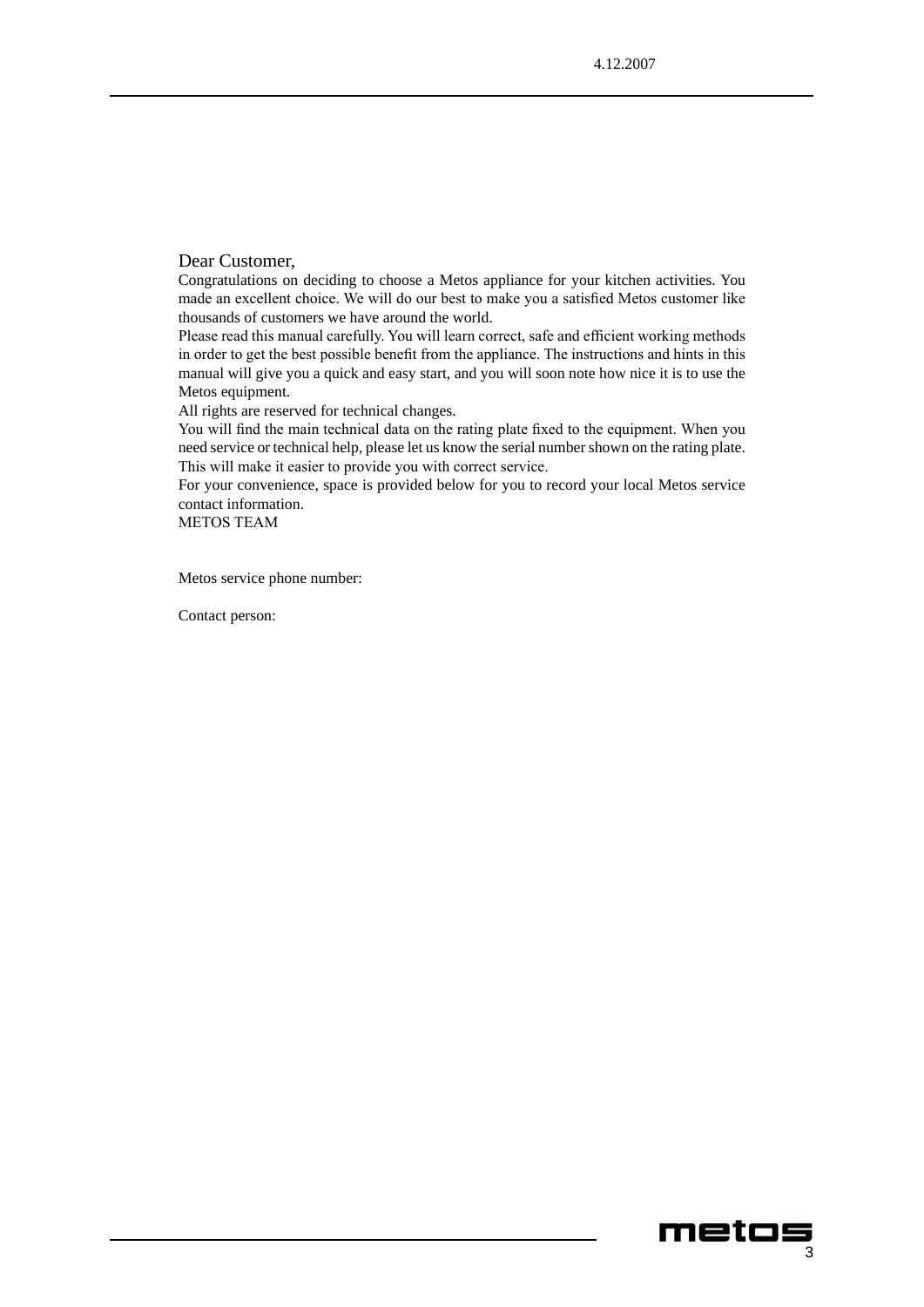# **Table of contents**

| $\mathbf{1}$ . |                                                |
|----------------|------------------------------------------------|
|                |                                                |
| 2.1            |                                                |
|                |                                                |
|                |                                                |
|                |                                                |
|                |                                                |
|                |                                                |
|                | 3.3. Inserting the "Novobox" milk container  8 |
|                |                                                |
|                |                                                |
|                |                                                |
|                |                                                |
|                |                                                |

**PRODUCT INFORMATION** 

**Type of unit**

**Serial number**

**Place and date of purchase**

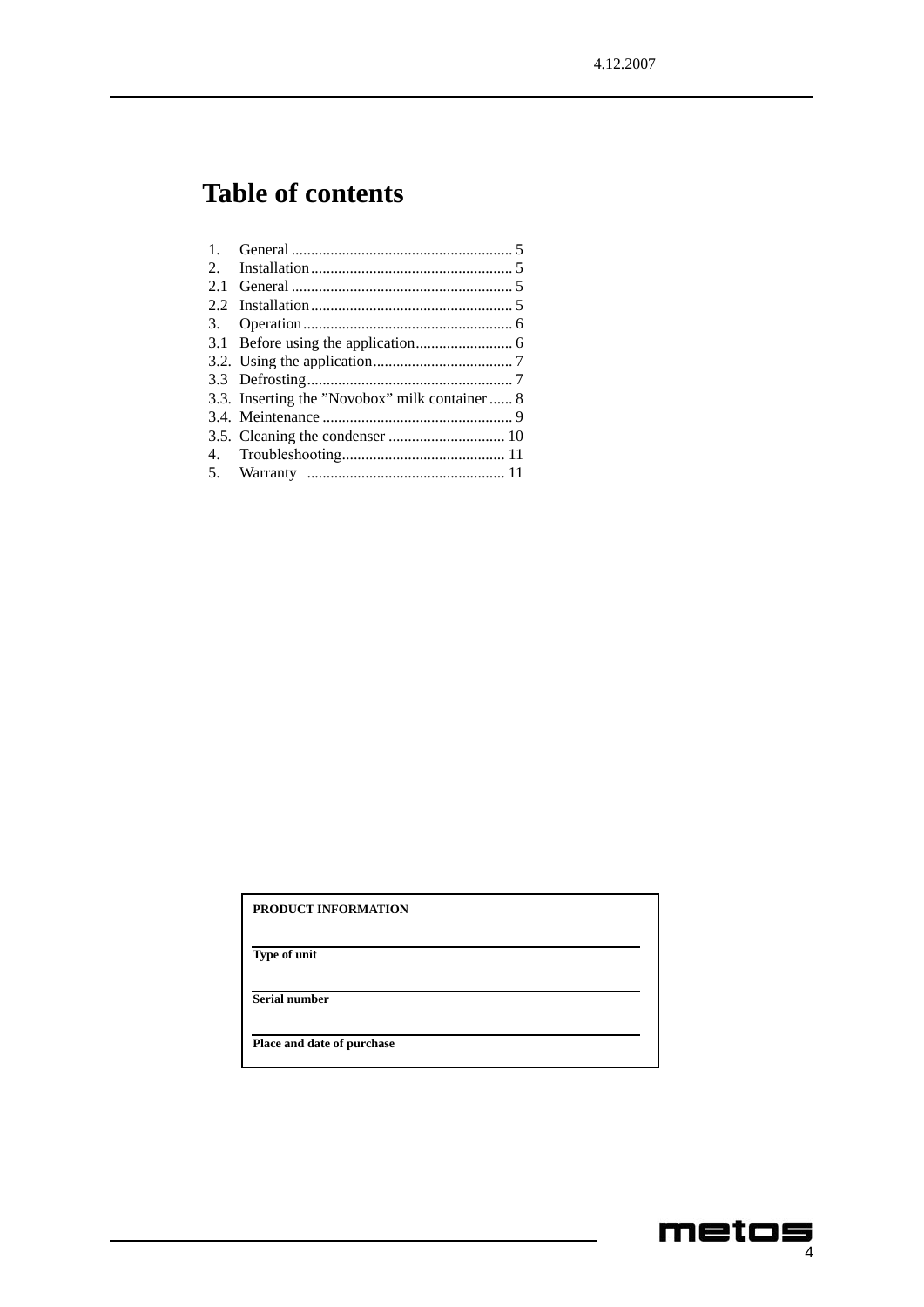# **1. General**

Carefully read the instructions in this manual as they contain important information regarding proper, efficient and safe installation, use and maintenance of the appliance.

Keep this manual in a safe place where it is accessible to all personnel at all times.

The installation of this appliance must be carried out in accordance with the manufacturer's instructions and following local regulations. The connection of the appliance to the electric supply must be carried out by qualified persons only.

By following the istructions in this manual you ensure the proper function of the appliance. With careful use and regular maintenance, your unit will give you many years of trouble free service

This manual covers the following models: NOVOCOLD 10

NOVOCOLD I NOVOCOLD II NOVOCOLD DUO

## **2. Installation**

#### **2.1 General**

Unpack the appliance immediately on receipt to check that no pieces have been lost or damaged in transit.

Inform the carrier of any damage at once.

The manufactirers warranty does not cover transit damages

#### **2.2 Installation**

Unpack the appliance as close to the installation area as possible.

Remove the protective film from the unit's external walls.

Install the appliance on an even and firm surface.

If the appliance has been stored in a cold place, water will be condesing on the surfaces of the appliance when brought into room temperature. Do not connect the appliance to the mains until its surfaces are dry and at room temperature!

The working environment of the appliance must be  $+5^{\circ}$ C... $+30^{\circ}$ C.

Protect the appliance from direct sunlight and other heat sources as stoves and radiators.

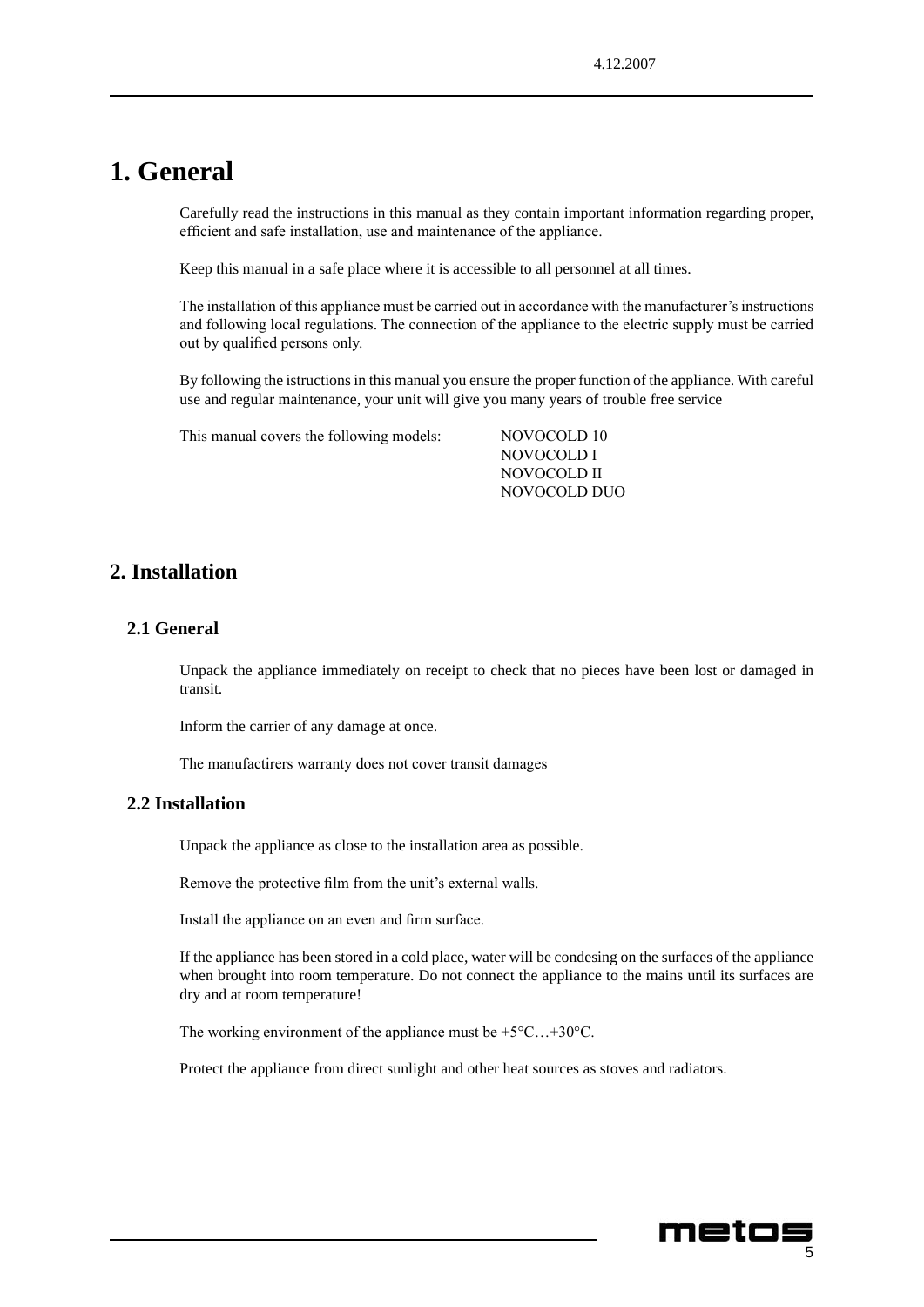To ensure efficient operation of the compressor and evaporator unit, never block the air intakes.

Connect the appliance to an earthed 230V / 50Hz outlet.



# **3. Operation**

### **3.1 Before using the appliance**

Wait two hours after installation before starting the appliance! -The refrigerator unit has to reach room temperature and the lubrication oil has to flow down into the oil chamber.

The appliance is designed for dispensing of cold milk, not for storing.

Clean the appliance thoroughly before use with mild detergent and water. Never use abrasive substances!

Start the appliance by pressing the switch located behind the dispenser valve. Hereby the indicator light comes on.

ON-OFF switch Temperature display





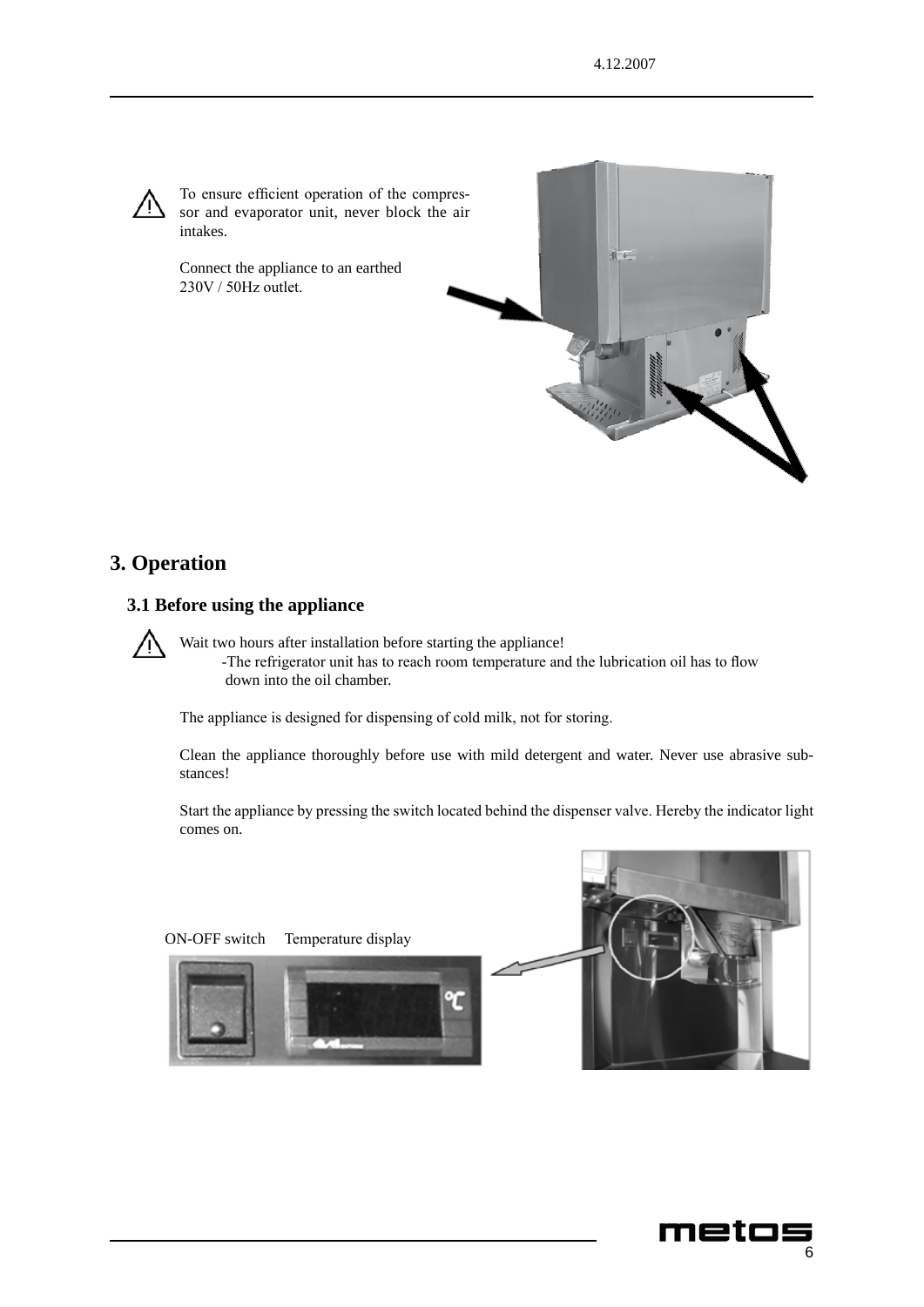#### **3.2. Using the dispenser**

Allow the appliance to reach the working temperature, appr. +5°C, before inserting the milk container. See the instructions futher on.

The thermostat has been pre-set at the factory. If temperature adjustment is needed it can be done by turning the adjusting screw located behind the opening on the side of the appliance. A flatheaded screwdriver is needed for the procedure.



#### **3.3 Defrosting**

The appliance is not equipped with automatic defrosting. Defrost the appliance when there is appr. 20 mm ice on the walls of the cold chamber.

The build-up of ice depends on air humidity and how frequently the door is opened.

Turn off the appliance using the ON-OFF switch and unplug the cord from the mains.

Do not try to remove the ice with sharp objects. The surface of the cold chamber may be damaged.

Clean and dry the chamber thoroughly after defrosting.

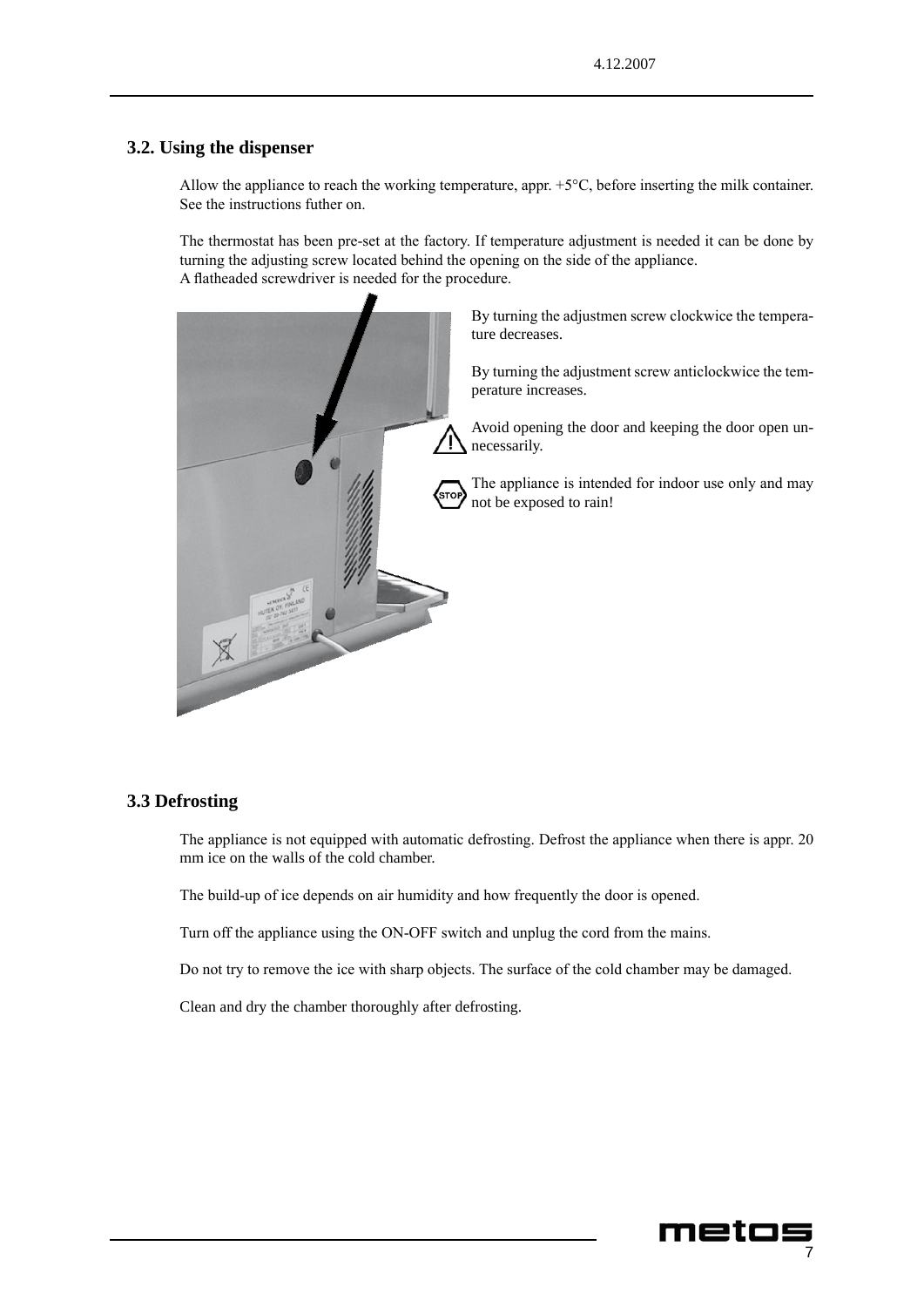## **3.3. Inserting the "Novobox" milk container**

Open the door by pressing the release of the door hatch at the right edge of the door.

Remove the cover of the dispencer valve (1).



Open the Novobox container and lift it onto the edge of the chamber and place the bag onto the pins of the dispencer valve (2).

Push the container backwards and slip the bag into the slot of the white sealing.

The dispenser in use may not have the white sealing but a metal piece under a cover. Place the bag into  $\blacktriangle$  the opening of the metal holder.

Cut the bag open (3).

Put the cover of the dispenser valve (4) in place.







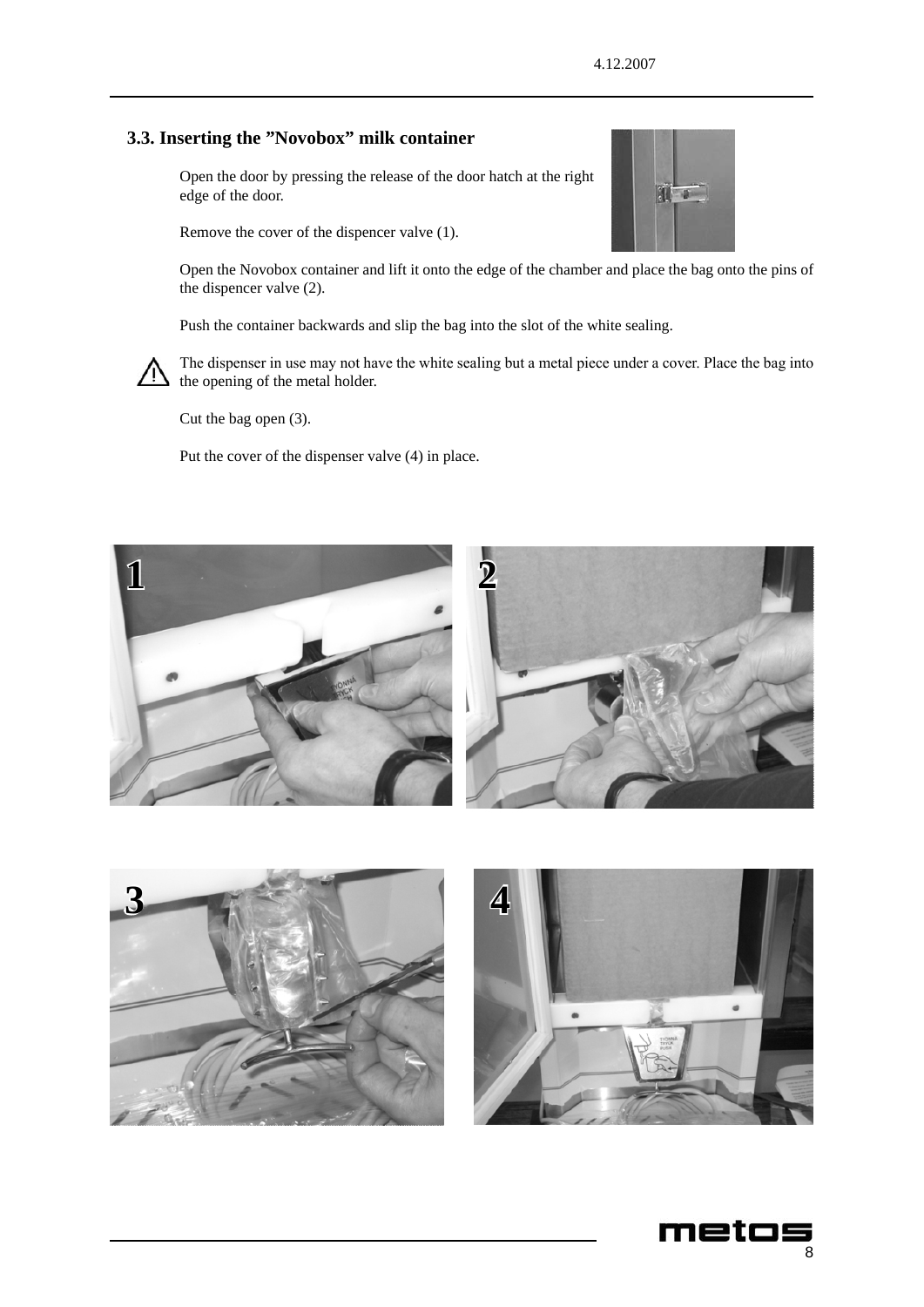#### **3.4. Maintenance**

Clean the appliance after use.

Do not store the Novobox milk container in the appliance.

Check the temperature of the chamber daily using the temperature display.

Turn off the appliance using the ON-OFF switch and unplug the cord from the mains.

Clean the appliance thoroughly with mild detergent and water. Never use abrasive substances!

Never clean the appliance using a pressure washer or running water. Protect the appliance from water splashes when cleaning the surrounding areas or appliances near by.

The following parts of the appliance can be removed and cleaned in a dishwasher: The dispenser valve (1), the tap holder (2), the sealing (3), the drip tray cover (4) and the drip tray (5).

Loosen the knurled thumb screws (6) and remove the dispenser valve (1).

Remove the knurled thumb screws (6) and remove the tap holder (2).

Remove the 2 screws from the white sealing (3) and remove the sealing.

Do not put the knurled thumb screws in a dishwasher!



Clean the chamber door gaskets with mild detergent.

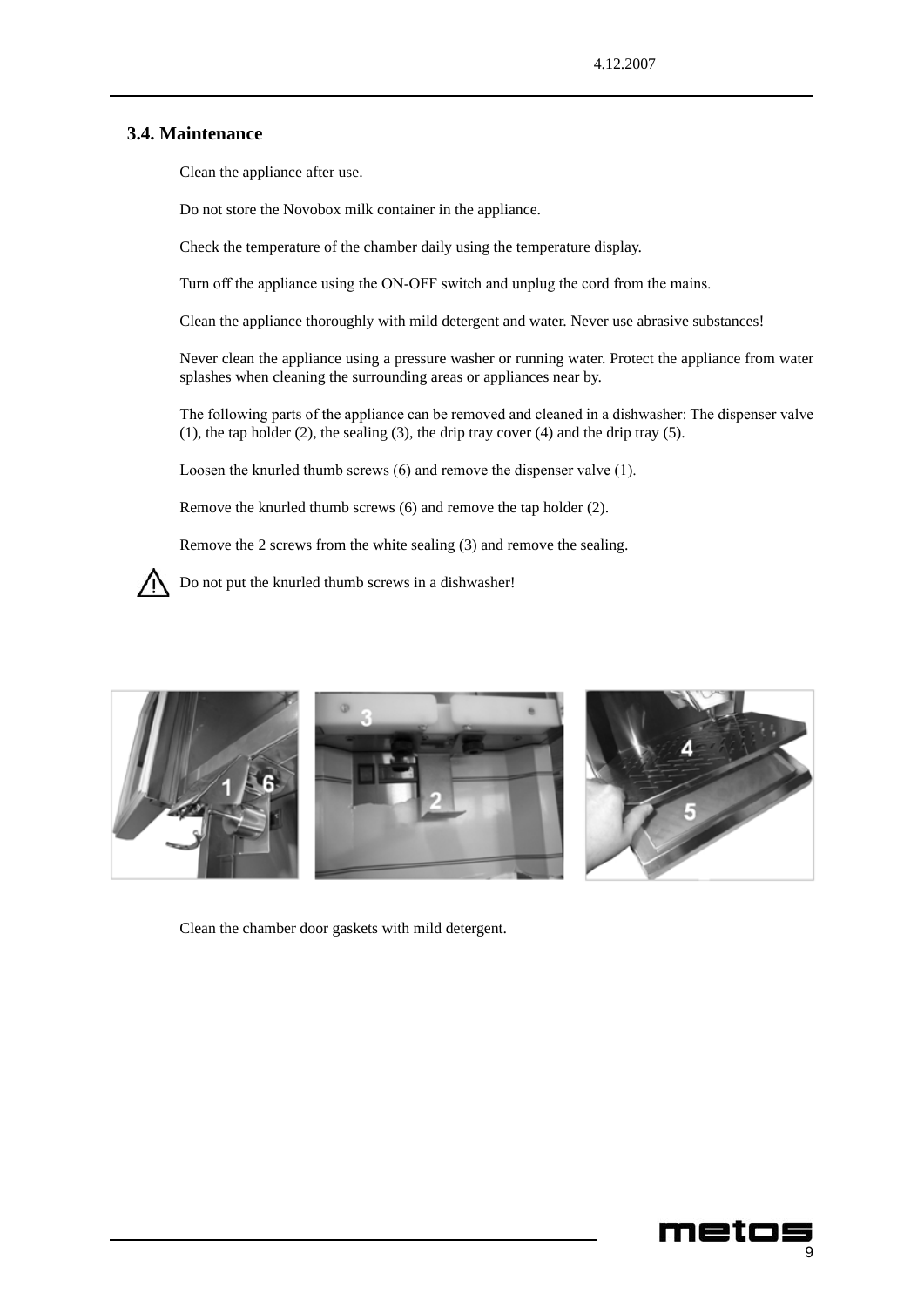#### **3.5. Cleaning the condenser**

A clean condenser ensures perfect function of the dispenser and right temperature for the beverage.

The condenser has to be cleaned using a vacuum cleaner or a brush regularly, at least once a year.

Unplug the appliance from the mains and remove the Novobox container from the chamber before cleaning the condenser.

Underneath the dispenser is an opening through which the condenser can be cleaned.

Tilt the appliance backwards approx. 45° whereupon the opening will be visible.

Use a long narrow mouthpiece on the vacuum cleaner. Clean the condenser by moving the mouthpiece up and down. Moving the mouthpiece sideways may damage the condenser.

Brush the condenser by moving the brush up and down. Moving the brush sideways may damage the condenser.

Put the dispenser back in the right position after cleaning the condenser and connect it to the mains.